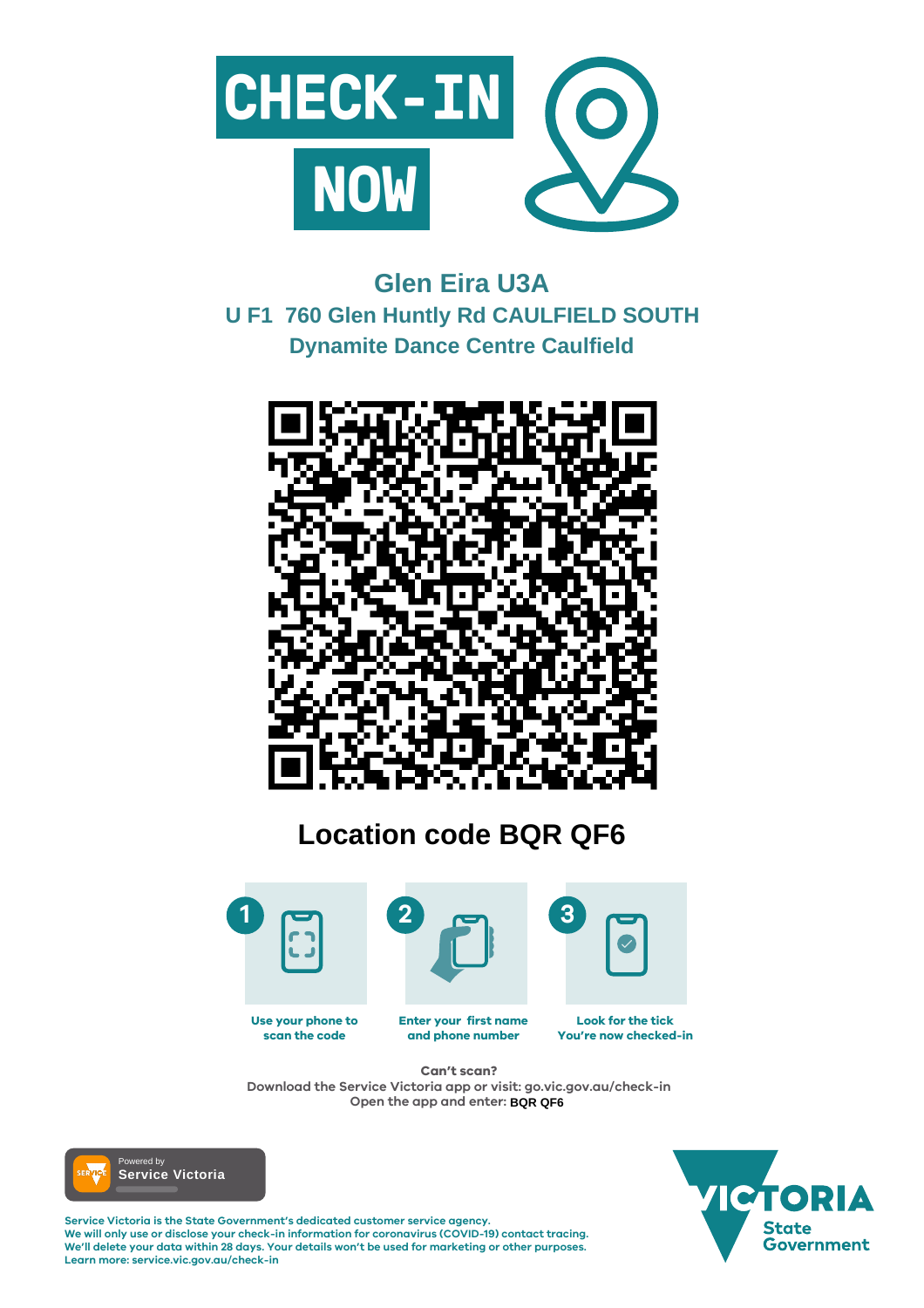# **CHECK-IN NOW**



### **Dynamite Dance Centre...**



Unable to scan? Download the Service Victoria app and use code:

## **BQR QF6**

### Learn more at service.vic.gov.au/check-in





**Enter vour** 

**Scan code** with the Service **Victoria** app or your phone camera.

**Look for the** first name and tick. You're now checked in. phone number.

Service Victoria is the State Government's dedicated customer service gaency. We will only use or disclose your check-in information for coronavirus (COVID-19) contact tracing. We'll delete your data within 28 days. Your details won't be used for marketing or other purposes. Learn more: service.vic.gov.gu/check-in





# **CHECK-IN NOW**



### **Dynamite Dance Centre...**



Unable to scan? Download the Service Victoria app and use code:

# **BQR QF6**

### Learn more at service.vic.gov.au/check-in



with the Service **Victoria app** or your phone camera.

Service Victoria is the State Government's dedicated customer service gaency. We will only use or disclose your check-in information for coronavirus (COVID-19) contact tracing. We'll delete your data within 28 days. Your details won't be used for marketing or other purposes. Learn more: service.vic.gov.gu/check-in





# **CHECK-IN NOW**



### **Dynamite Dance Centre...**



Unable to scan? Download the Service Victoria app and use code:

# **BQR QF6**

### Learn more at service.vic.gov.au/check-in





**Scan code** with the Service **Victoria app** or your phone camera.

**Enter vour** first name and phone number. **Look for the** tick. You're now checked in.

Service Victoria is the State Government's dedicated customer service gaency. We will only use or disclose your check-in information for coronavirus (COVID-19) contact tracing. We'll delete your data within 28 days. Your details won't be used for marketing or other purposes. Learn more: service.vic.gov.gu/check-in







**Enter vour** first name and phone number.

**Look for the** tick. You're now checked in.